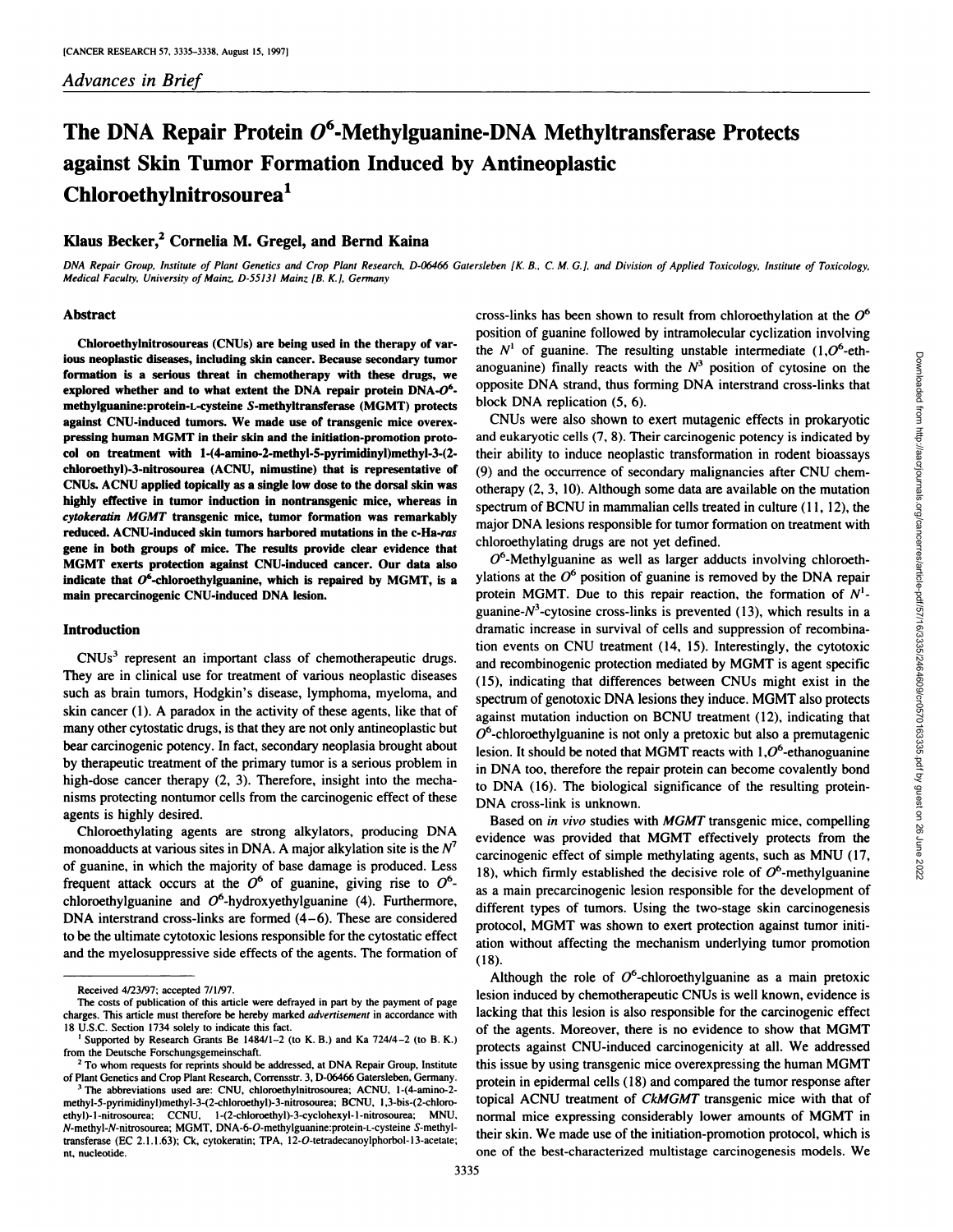have chosen ACNU for the initiating treatment because this drug is a representative of CNUs that yield electrophilic species that chloro ethylate DNA. Previously it was shown that MGMT exerts strong protection against the killing and recombinogenic activity of ACNU *(15). Here we show that skin-targeted MGMT overexpression mark* edly reduces ACNU-induced skin tumor formation. Furthermore, we show that ACNU induces mutations in the c-Ha-ras gene. This oc curred with similar frequency and mutational specificity in tumors that appeared on the skin of transgenic and nontransgenic individuals, suggesting that the same kind of nonrepaired DNA lesions give rise to tumor formation in both groups.

#### Materials and Methods

Transgenic Mice. The generation of transgenic mice harboring human *MGMT* cDNA under the control of *Ck* promoter elements has been described **previously (I 8). MGMT transgene expression was targeted to the interfollicular** epidermis and the outer cells of the hair follicles by virtue of the bovine Ck III (BK5) and  $IV$  (BK6 $\beta$ ) promoter. The total cellular methyltransferase activity was shown to be significantly higher in transgenic as compared to nontrans genic skin. The transgenic Gat:NMRI mouse line CkMGMT#3 was maintained in our laboratory as a homozygous colony with respect to the transgene.

**Two-Stage Skin Carcinogenesis Experiments.** ACNU (nimustine; Asta Medica) was dissolved in methanol (50  $\mu$ mol/ml) and used immediately. Nine-to-twelve-week-old *CkMGMT* transgenic ( $n = 25$ ) and nontransgenic Gat:NMRI mice  $(n = 27)$  were initiated by the application of 5  $\mu$  mol of ACNU in 100  $\mu$ l of methanol to the shaved dorsal skin. At day 7 postinitiation, tumor promotion was achieved by topical treatment with 10 nmol of TPA (Sigma) in  $100 \mu l$  of acetone/animal twice weekly for 26 weeks. Noninitiated Gat:NMRI controls  $(n = 21)$  were treated with 100  $\mu$ l of methanol 1 week before TPA-mediated promotion was carried out as described. Mice were examined weekly for the appearance of papillomas. The tumor response was determined per individual and expressed as tumor rate (number of papilloma-bearing mice/number of survivors) and tumor yield (number of papillomas/number of survivors). During this period, regrowing hairs were kept short by scissors.

Isolation of DNA. Papillomas were harvested from the back skin of all tumor-bearing mice. Genomic DNA was isolated from individual papillomas using either the phenol-chloroform extraction method (19) or a QIAamp tissue kit (Qiagen).

**Amplification of Exons 1 and 2 of c-Ha-rae by PCR. Oligonucleotide** primers used for PCR amplification of exon 1 of c-Ha-ras were P28 (5'-CTTGGCTAAGTGTGCTTCTCATTGG-3'; nt  $-69$  to  $-45$ ) and P29 (5'-CACCTCTGGCAGGTAGGCAGAGC-3'; nt 137-111), and primers for am-<br>0.7 plifying exon 2 were P36 (5'-CCTCCTCAGACCAGAGAATCC-3'; nt 269-247) and P42 (5'-GTGTTGTTGATGGCAAATACACAGAGG-3'; nt 467-441). The given nt numbers correspond to the mouse c-Ha-ras sequence published by Brown et al. (20). A total of  $0.5-1.0 \mu$ g of genomic DNA was amplified in a total volume of 100  $\mu$ l containing 0.5  $\mu$ M each primer (P28/P29 or P36/P42), 200  $\mu$ M deoxynucleotide triphosphates, 10 mM Tris-HCl (pH 8.3), 1 mm MgCl<sub>2</sub>, and 1.5 units of Taq polymerase (Promega or Biomaster) using an M. J. Research minicycler (Biozym Diagnostik). After an initial denatur ation at 94°C for 4 min, samples were subjected to 50 PCR cycles at 95°C, 59°C (for annealing of exon 1 primers) or 57°C (for annealing of exon 2<br>primers) and  $72^{\circ}$ C (1 min each) followed by a final extension at  $72^{\circ}$ C 0.2 primers), and  $72^{\circ}$ C (1 min each), followed by a final extention at  $72^{\circ}$ C for 5 min.

Mutation Detection by RFLP and Sequence Analysis. To detect c-Ha **ras point mutations, PCR fragments were screened for RFLPs and subse** quently sequenced. C-Ha-ras-activating mutations of the  $G \rightarrow A$  transition type at the 2nd position of codon 12 create a new restriction site for Eco 57 I  $(CTGGAG \rightarrow CTGAAG[N]_{16/14})$ . The same base substitution leads to the loss of a GsuI recognition site (21). Mutations at position 2 or I of codon 13 can be distinguished by a loss of MnII cleavage and/or MwoI restriction; a  $G \rightarrow T$ transversion at position 2 produces a Hinfl restriction site **(GAGGC—\*GAGTC; Ref.22). The PCR products were purified using a** QlAquick PCR purification kit (Qiagen). They were digested by a 10-fold excess of the indicated restriction enzymes and electrophoretically separated on a 3% agarose gel. Selected PCR products were ligated into pBluescript II (pCR-Script 5K cloning kit; Stratagene) and subsequently sequenced (ALF; Pharmacia).

### **Results**

Protection against ACNU-induced Papillomas in CkMGMT Transgenic Mice. CkMGMT transgenic mice as well as nontransgenic Gat:NMRI mice were treated according to the well-established two-stage skin carcinogenesis protocol. For tumor initiation, a single dose of 5  $\mu$ mol of ACNU/mouse was applied topically to the back skin before TPA-mediated promotion was performed. ACNU-treated Gat:NMRI mice developed the first papilloma at week 12, whereas in transgenic mice, the first papilloma appeared at week 17 after the beginning of TPA promotion. The mean latency period for papilloma development was 21.1 weeks in nontransgenic mice and 22.5 weeks in transgenic mice. Twenty-four weeks after ACNU initiation, the fre transgenic mice and 4.2% in CkMGMT mice. At the end of the experiment, 44.4% of nontransgenic and 12.5% of transgenic animals developed at least one tumor after ACNU initiation (Fig. lA). The number of tumors (tumor yield) that appeared at week 24 after ACNU application in nontransgenic and transgenic mice was 0.33 and 0.04 papilloma/mouse, respectively, whereas at week 27, nontransgenic



Fig. 1. Tumor response of CkMGMT transgenic and nontransgenic mice after ACNU initiation and TPA promotion. CkMGMT transgenic ( $\triangle$ ) and nontransgenic mice ( $\Delta$ ) were topically treated with a single dose of 5  $\mu$ mol of ACNU in 100  $\mu$ l of methanol followed by 10 nmol of TPA (in 100  $\mu$ l of acetone) twice weekly for 26 weeks. Noninitiated NMRI controls  $(O)$  were treated with 100  $\mu$ l of methanol before TPA promotion. The tumor response was calculated weekly as tumor rate [A, (the number of papilloma-bearing mice/number of survivors)  $\times$  100] and tumor yield (B, the number of papillomas/number **of survivors).**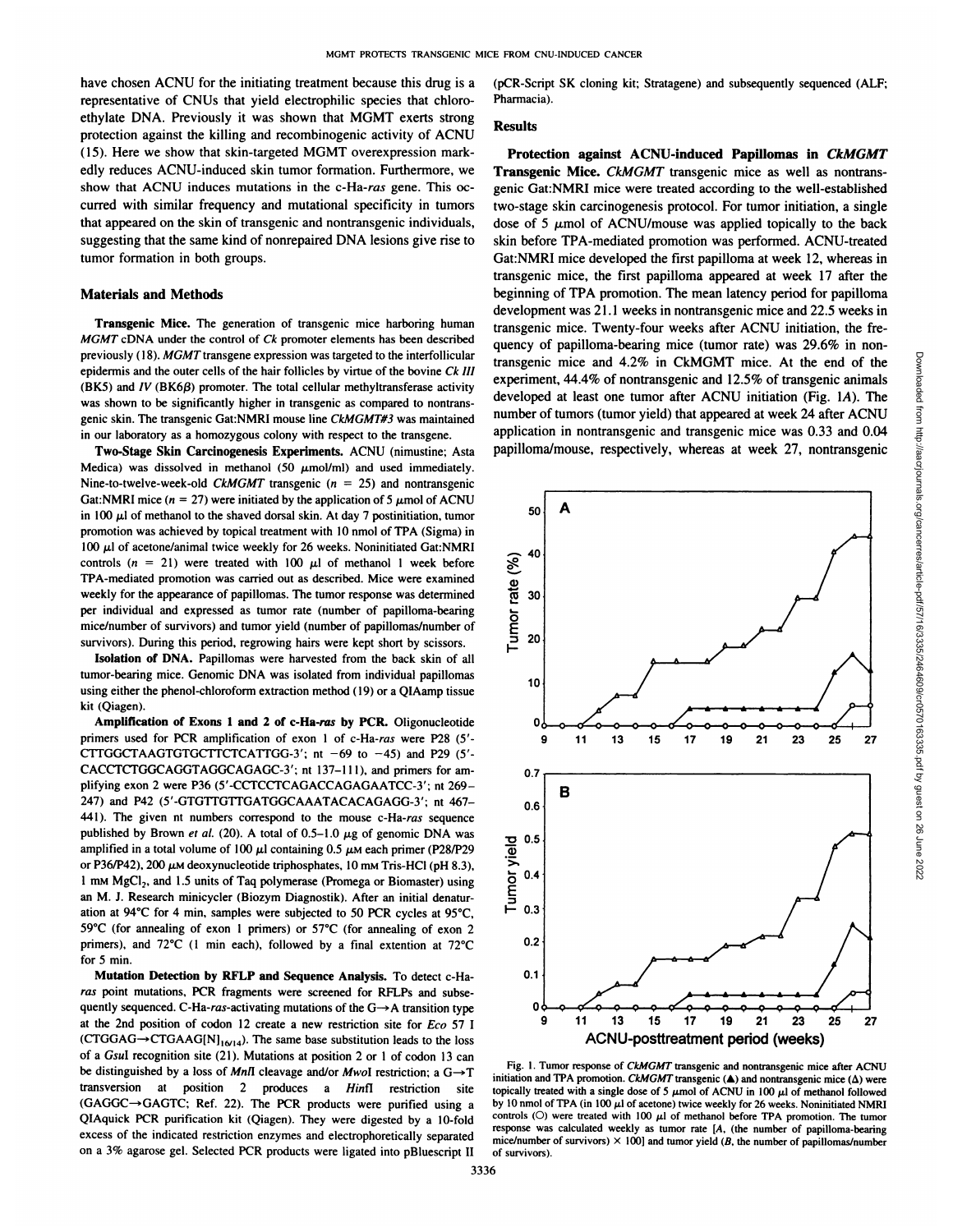Table 1 Incidence of base substitution mutations in codons 12, 13, and 61 of c-Ha-ras detected in ACNU- and MNU-induced papillomas of CkMGMT transgenic and *nontransgenic mice*

| Initiating<br>agent | Mouse line             | No. of<br>papillomas<br>analyzed | Base substitution mutations |                                    |                                    |                                    |                                      |                                      |
|---------------------|------------------------|----------------------------------|-----------------------------|------------------------------------|------------------------------------|------------------------------------|--------------------------------------|--------------------------------------|
|                     |                        |                                  | Total                       | Codon 12<br>$G^{35} \rightarrow A$ | Codon 13<br>$G^{38} \rightarrow A$ | Codon 13<br>$G^{38} \rightarrow T$ | Codon 13<br>$G^{38}C \rightarrow TT$ | Codon 61"<br>$A^{182} \rightarrow T$ |
| <b>ACNU</b>         | Nontransgenic Gat:NMRI |                                  | 5/11(45%)                   | 2/5                                | $\omega$                           | 1/5                                | 2/5                                  | 0/4                                  |
| <b>ACNU</b>         | CkMGMT transgenic      |                                  | $2/5(40\%)$                 | 2n                                 | 0/2                                | O/2                                | 0/2                                  | 0/2                                  |
| <b>MNU</b>          | Nontransgenic Gat:NMRI | -41                              | 30/41 (73%)                 | $29^{b}/30$                        | 2°/30                              | 0/30                               | 0/30                                 | 0/11                                 |
| <b>MNU</b>          | CkMGMT transgenic      | 34                               | 27/34 (79%)                 | $27c$ $/27$                        | 3 <sub>727</sub>                   | 0/27                               | 0/27                                 | <b>O/6</b>                           |

 $a \rightarrow T$  mutations in codon 61 of c-Ha-ras were demonstrated to occur in papillomas of uninduced but TPA-treated mice (32) and represent the main DMBA-induced ras mutation **in skin tumors (33, 34).**

*I* **Includes** one **double** mutation  $G^{35} \rightarrow A$ ,  $G^{38} \rightarrow A$ .

 $\frac{C}{C}$  **Includes** three double mutations  $G^{35} \rightarrow A$ ,  $G^{38} \rightarrow A$ .

mice exhibited 0.52 papilloma/individual as compared to 0.21 papil loma/transgenic mouse (Fig. 1B). Thus, transgenic mice overexpress**ing MGMT in their skin were clearly protected from ACNU-induced** skin tumor formation.

ACNU-induced Oncogenic c-Ha-ras Mutations. C-Ha-ras is frequently activated in skin papillomas induced by methylating carcinogens, such as MNU (22). To find out whether or not ACNU-induced tumors also display mutations in c-Ha-ras, DNA samples prepared **from papillomas that were harvested at the end of the experiment** (week 27 after ACNU initiation) were analyzed for the presence of base substitutions in exons 1 and 2 of the gene. For this purpose, papilloma DNA was amplified by PCR, screened for RFLPs, and **sequenced (Table 1). RFLP analysis of codon 12 was based on a** newly created *Eco* 57 I restriction site suitable for detecting  $G^{35} \rightarrow A^{35}$ point mutations. The DNA samples that gave the diagnostic fragments after Eco 57 I incubation were checked for a loss of GsuI cleavage (21) and subsequently identified by sequencing as  $GGA \rightarrow GAA$  mutations. Five of 11 papillomas (45%) of ACNU-treated nontransgenic mice harbored a mutation in either codon 12 or 13 of c-Ha-ras; only 2 of them were shown to be  $G \rightarrow A$  transitions. Three papillomas contained a codon 13 mutation; one mutation was a  $G \rightarrow T$  transver- $\sin$  **at position** 2, and **two turned** out to be  $\text{GC} \rightarrow \text{TT}$  **tandem** base substitutions. Five papillomas were harvested from transgenic mice, and two of them showed  $G \rightarrow A$  transitions involving the second base of codon 12 (see Table 1).

**For comparison, papillomas obtained in two-stage skin carcinogen** esis experiments after initiation by MNU  $(18)^4$  were also screened for c-Ha-ras mutations by RFLP and sequence analysis (Table 1). The majority of papillomas (73 and 79% of control and transgenic mice, respectively) induced by MNU displayed base substitution mutations in the amplified exons of c-Ha-ras with predominating  $G \rightarrow A$  transi**tions in codon 12 (97 and 100% of the mutations in nontransgenic and** transgenic mice, respectively).

#### Discussion

**There is clear evidence, based on the response of transgenic mice, that the repair protein MGMT protects against alkylation-induced** carcinogenesis (17, 18, 23, 24). Moreover, using MGMT skin-targeted transgenic mice, we showed that the protective effect of MGMT pertains to the suppression of tumor initiation, whereas the mecha nisms responsible for TPA-mediated tumor promotion remained un affected (18). The experimental system used, i.e., the initiation-pro motion protocol on mouse skin, has the advantage that the initiator is applied as a rather low, subthreshold dose as compared to the doses to be used in complete carcinogenesis studies.

**To investigate the role of MGMT in defense against the carcino** genic effect of clinically important CNUs and to define the major CNU-induced precarcinogenic DNA lesion(s), we treated transgenic mice overexpressing human MGMT in their skin together with non promotion. The susceptibility of CkMGMT transgenic mice to the papilloma-inducing effect of ACNU was clearly reduced as compared to that of nontransgenic mice treated in the same way. The protecting effect exerted by MGMT was remarkable; tumors seemed delayed in *CkMGMT mice, and the tumor frequency was significantly lower than* that in the nontransgenic control group. There was an approximately 7-fold reduction of the tumor rate (percentage of tumor-bearing mice) at week 24 and a 4-fold reduction at the end of the promotion period at week 27.

transgenic controls with a single dose of ACNU followed by TPA<br>papilloma-inducing effect of ACNU was clearly reduced as compared<br>of papilloma-inducing effect of ACNU was clearly reduced as compared<br>of that of nontransgeni Thus far, the tumor-preventing effect of MGMT in vivo was only shown for simple methylating agents, such as MNU and dimethylnitro samine (17, 18, 23). For these agents, it is well known that  $O^6$ -methylguanine is the major premutagenic and precarcinogenic DNA lesion. Therefore, it was not surprising that the enhanced removal of this lesion from DNA reduced the tumor incidence. For CNUs, however, which represent a major class of antineoplastic agents, the critical precarcino genic lesions are not known. It is accepted, however, that MGMT **removes** only monoadducts, such as chloroethyl groups, from the  $O^6$ position of guanine. Therefore, it is reasonable to conclude from our experiments that  $O^6$ -chloroethylguanine is the major precarcinogenic primary lesion induced by ACNU and other CNU derivatives. This is especially remarkable in the light of the quantitative distribution of CNU-induced DNA modifications. About 95% of all guanine-targeted monoadducts were shown to be  $N^7$ -guanine alkylations, and only 2–3% were identified as  $O^6$ -guanine alkylations (25, 26). It should be noted that this minor lesion is mainly responsible for the cytotoxic and recombino genic effect of ACNU (15). Obviously, the same lesion that is required to kill tumor cells may initiate tumor formation in normal cells, provided they survive the exposure to the alkylating agent. It would be interesting to see whether the secondary-formed guanine-cytosine cross-link gives rise to tumor formation or whether tumor initiation is due to the replica tion of DNA at sites harboring the primary lesion  $O^6$ -chloroethylguanine **or the intermediary reaction product. It should be noted that hydroxy** ethylations can also be formed at the  $O^6$  position of guanine. This adduct is also removed by MGMT, albeit at low efficiency (13). Therefore, it cannot be excluded that  $O^6$ -hydroxyethylguanine may also play a role in **CNU-induced tumor initiation.**

**To define mutations responsible for the development of papillomas** after ACNU treatment, codons 12 and 13 of the c-Ha-ras gene were screened for base substitutions. Both codons of the ras gene were **shown to be the main target for oncogene activation by methylating** agents in different kinds of tumors in rodents (27). We showed that 5 of 11 ACNU-induced papillomas of nontransgenic mice and 2 of 5 papil lomas of transgenic mice harbored mutations in codons 12 and 13 of **c-Ha-ras exon 1. For comparison, the incidence of c-Ha-ras mutations in** *<sup>4</sup> K. Becker, unpublished observations.* papillomas induced by MNU was 73% (30 of 41) in nontransgenic mice